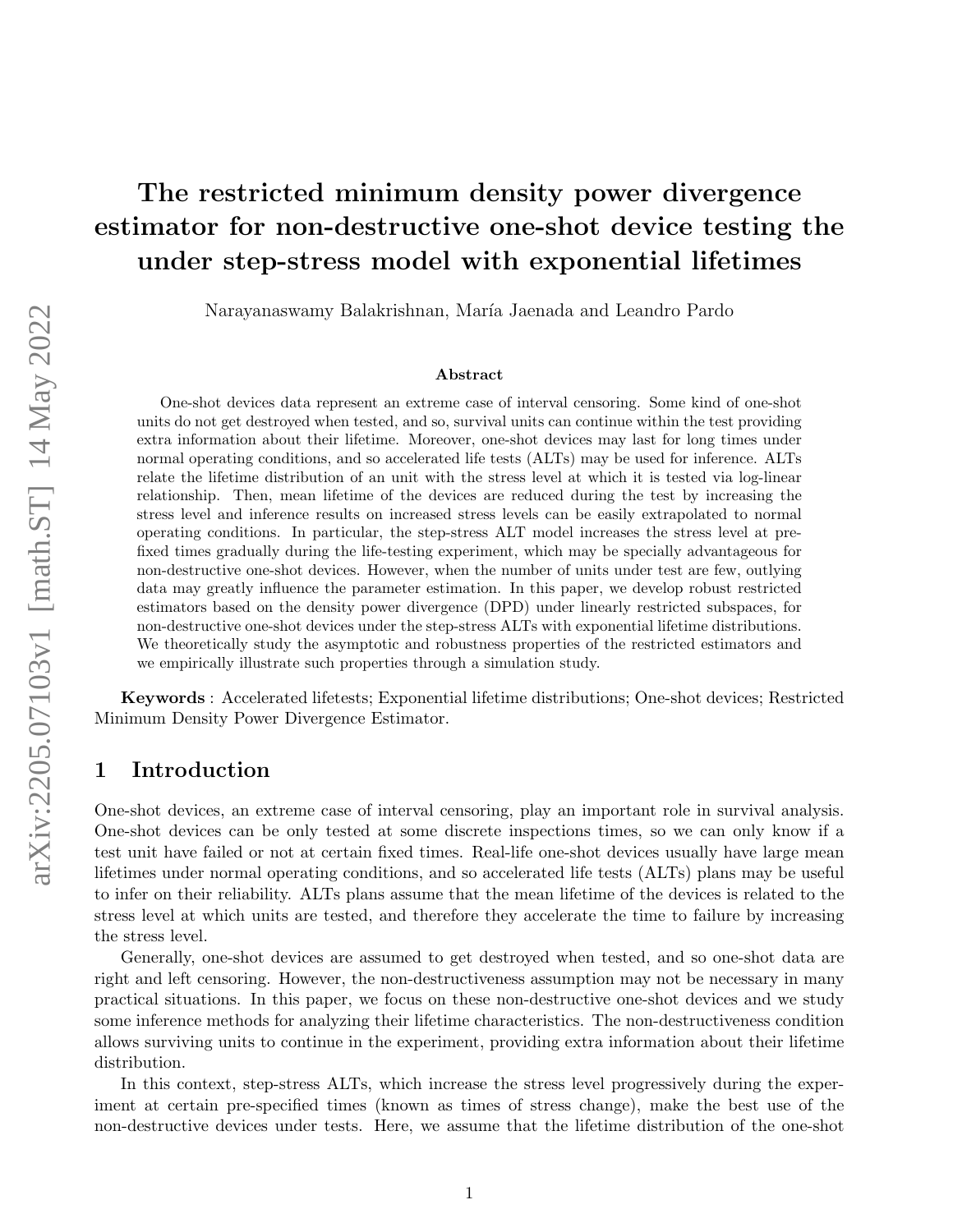device at one stress level is related to the distribution at preceding stress levels by assuming the residual life of the device depends only on the cumulative exposure it had experienced, with no memory of how this exposure was accumulated. We consider a multiple step-stress ALT with k ordered stress levels,  $x_1 < x_2 < \cdots < x_k$  and their corresponding times of stress change  $\tau_1 < \tau_2 \cdots < \tau_k$ . We assume the lifetimes of one-shot devices follows an exponential distribution, which is widely used as a simple lifetime model in engineering and physical sciences. The cumulative exposure model describes the lifetime distribution of a device as

$$
G_T(t) = \begin{cases} G_1(t) = 1 - e^{-\lambda_1 t}, & 0 < t < \tau_1 \\ G_2(t + a_1 - \tau_1) = 1 - e^{-\lambda_2(t + a_1 - \tau_1)}, & \tau_1 \le t < \tau_2 \\ \vdots & \vdots \\ G_k(t + a_{k-1} - \tau_{k-1}) = 1 - e^{-\lambda_k(t + a_{k-1} - \tau_{k-1})}, & \tau_{k-1} \le t < \infty, \end{cases}
$$
(1)

with

$$
a_{i-1} = \frac{\sum_{l=1}^{i-1} (\tau_l - \tau_{l-1}) \lambda_l}{\lambda_i}, \quad i = 1, ..., k-1.
$$
 (2)

and

<span id="page-1-0"></span>
$$
\lambda_i(\boldsymbol{\theta}) = \theta_0 \exp(\theta_1 x_i), \quad i = 1,..,k,
$$
\n(3)

where  $\theta = (\theta_0, \theta_1) \in \mathbb{R}^+ \times \mathbb{R} = \Theta$  is an unknown parameter vector of the model. The log-linear relation in [\(3\)](#page-1-0) is frequently assumed in accelerated life test models, as it can be shown to be equivalent to the well-known inverse power law model or the Arrhenius reaction rate model.

Now, let consider a grid of inspection times,  $t_1 < t_2 < \cdots < t_L$ , containing all times of stress change. The probability of failure within the interval  $(t_{j-1}, t_j]$  is given by

<span id="page-1-1"></span>
$$
\pi_j(\boldsymbol{\theta}) = G_T(t_j) - G_T(t_{j-1}), \quad j = 1, ..., L,
$$
\n(4)

and the probability of survival at the end of the experiment is  $\pi_{L+1}(\theta) = 1 - G_T(t_L)$ .

Classical inferential methods for one-shot are based on the maximum likelihood estimator (MLE), which is very efficient by it lacks of robustness. To overcome the robustness drawback, Balakrishnan et al. (2022) proposed robust estimators for one-shot devices based on the popular density power divergence (DPD) (Basu et al. 1998) under exponential lifetimes. They developed minimum DPD estimators (MDPPE) as well as Wald-type test based on them, and studied theoretically and empirically their asymptotic and robustness properties.

On the other hand, some inferential procedures, as Rao-type tests are based on restricted estimators. Basu et al. (2018) developed robust restricted estimators based on the DPD for general statistical models, and derived their asymptotic distribution and robustness properties. Jaenada et al. (2022) extended the theory using the Rényi pseudistance and developed some testing procedures based on the restricted estimators.

In this paper, we develop restricted MDPDE under linearly constrained subspaces for non-destructive one-shot devices tested under step-stress ALT. In Section 2 we define the restricted MDPDE, and we state its asymptotic distribution. Section 3 theoretically analyzes the robustness of the restricted MDPDEs through its Influence Function (IF). Finally, in Section 4 a simulation study is carried out to evaluate the performance of the proposed estimators under different scenarios of contamination.

# <span id="page-1-2"></span>2 Minimum density power divergence estimator and Restricted minimum density power divergence estimator

The density DPD family represents a rich class of density based divergences. It is indexed by a tuning parameter  $\beta \geq 0$  controlling the trade-off between robustness and efficiency. Let consider  $(n_1, ..., n_{L+1})$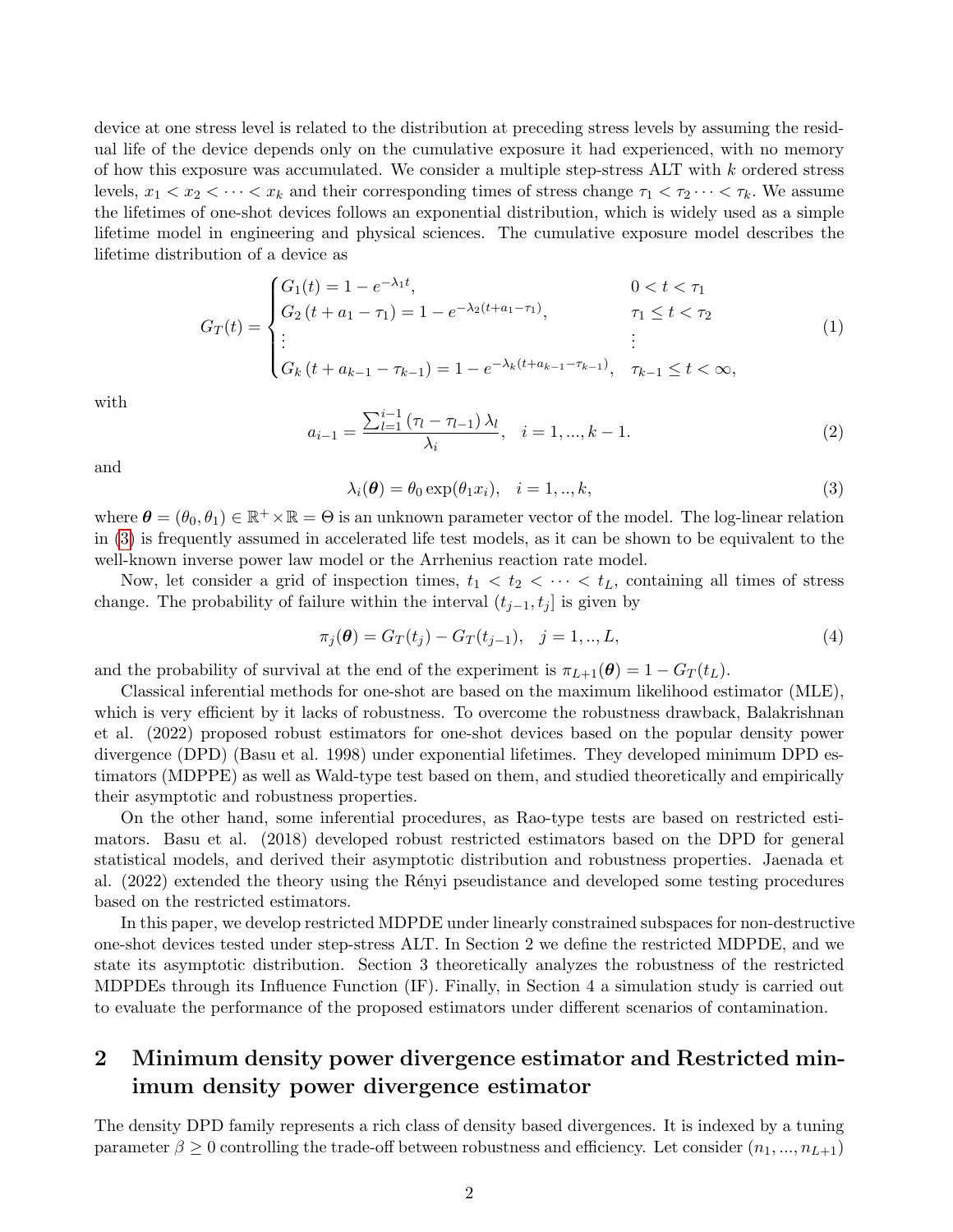a sample of one-shot data. The empirical probability vector of a multinomial model can be defined as

<span id="page-2-0"></span>
$$
\widehat{\mathbf{p}} = (\frac{n_1}{N}, ..., \frac{n_{L+1}}{N}).
$$
\n(5)

For step-stress ALT for one-shot devices under exponential lifetime distributions, the DPD between the the empirical and theoretical probability vectors, defined in [\(4\)](#page-1-1) and [\(5\)](#page-2-0), respectively, is given by

<span id="page-2-2"></span>
$$
d_{\beta}(\widehat{\boldsymbol{p}}, \boldsymbol{\pi}(\boldsymbol{\theta})) = \sum_{j=1}^{L+1} \left( \pi_j(\boldsymbol{\theta})^{1+\beta} - \left(1 + \frac{1}{\beta}\right) \widehat{p}_j \pi_j(\boldsymbol{\theta})^{\beta} + \frac{1}{\beta} \widehat{p}_j^{\beta+1} \right), \tag{6}
$$

From the above, we define the MDPDE for the step-stress ALT model with one-shot devices as

$$
\widehat{\boldsymbol{\theta}}^{\beta} = \left(\widehat{\theta}_0^{\beta}, \widehat{\theta}_1^{\beta}\right) = \arg\min_{\boldsymbol{\theta} \in \Theta} d_{\beta} \left(\widehat{\boldsymbol{p}}, \boldsymbol{\pi} \left(\boldsymbol{\theta}\right)\right). \tag{7}
$$

Note that, at  $\beta = 0$ , the DPD coincides with the Kullback-Leibler divergence and so the MDPDE for  $\beta = 0$  coincides with the MLE.

In many practical situations it may be of interest to reduce the parameter space to values of  $\theta$ satisfying a linear constraint of the form

<span id="page-2-1"></span>
$$
g(\boldsymbol{\theta}) = \boldsymbol{m}^T \boldsymbol{\theta} - d = 0,\tag{8}
$$

with  $\mathbf{m} = (m_0, m_1)^T \in \mathbb{R}^2$  and  $d \in \mathbb{R}$ . Accordingly, the restricted MDPDE,  $\widetilde{\boldsymbol{\theta}}^{\beta}$  is defined by

$$
\widetilde{\boldsymbol{\theta}}^{\beta} = \arg \min_{\boldsymbol{\theta} \in \Theta_0} d_{\beta}(\widehat{\boldsymbol{p}}, \boldsymbol{\pi}(\boldsymbol{\theta})).
$$
\n(9)

Since the restricted MDPPE is a constrained minimum, its estimating equations can be written in terms of Lagrange multipliers. That is, the MDPDE restricted to the the linear constraint [\(8\)](#page-2-1),  $\tilde{\boldsymbol{\theta}}^{\beta}$ , must satisfy the restricted equations

<span id="page-2-3"></span>
$$
\boldsymbol{W}^T \boldsymbol{D}_{\boldsymbol{\pi}(\widetilde{\boldsymbol{\theta}}^{\beta})}^{\beta-1} \left( \widehat{\boldsymbol{p}} - \boldsymbol{\pi}(\widetilde{\boldsymbol{\theta}}^{\beta}) \right) + \boldsymbol{m}\widetilde{\boldsymbol{\lambda}} = \mathbf{0}_2, \tag{10}
$$

for some vector  $\tilde{\lambda}$  of Lagrangian multipliers, where  $0_2$  is the 2-dimensional null vector,  $D_{\pi(\theta)}$  denotes  $a (L+1) \times (L+1)$  diagonal matrix with diagonal entries  $\pi_j(\theta), j = 1, ..., L+1$ , and W is a  $(L+1) \times 2$ matrix with rows  $w_j = z_j - z_{j-1}$ , where

$$
z_j = g_T(t_j) \begin{pmatrix} \frac{t_j + a_{i-1} - \tau_{i-1}}{\theta_0} \\ (t_j + a_{i-1} - \tau_{i-1}) x_i + a_{i-1}^* \end{pmatrix}, \quad j = 1, ..., L,
$$
 (11)

$$
a_{i-1}^* = \frac{1}{\lambda_i} \sum_{l=1}^{i-1} \lambda_l \left( \tau_l - \tau_{l-1} \right) \left( -x_i + x_l \right), \quad i = 2, ..., k,
$$
\n(12)

 $z_{-1} = z_{L+1} = 0$  and i is the stress level at which the units are tested after the j–th inspection time.

The next theorem states the asymptotic distribution of the restricted MDPDE for non-destructive one-shot devices under the step-stress ALT model.

**Theorem 1** Let  $\theta_0$  be the true value of the parameter  $\theta$  and assume that  $g(\theta_0) = 0$  with  $g(\cdot)$  defined in [\(8\)](#page-2-1). The asymptotic distribution of the restricted MDPDE for the step-stress ALT model under exponential lifetimes,  $\tilde{\boldsymbol{\theta}}^{\beta}$ , obtained under the constraint  $g(\boldsymbol{\theta}) = 0$ , is given by

$$
\sqrt{N}\left(\widetilde{\pmb{\theta}}^{\beta}-\pmb{\theta}_0\right)\xrightarrow[N\to\infty]{L} \mathcal{N}\left(\pmb{0}, \Sigma_{\beta}(\pmb{\theta}_0)\right)
$$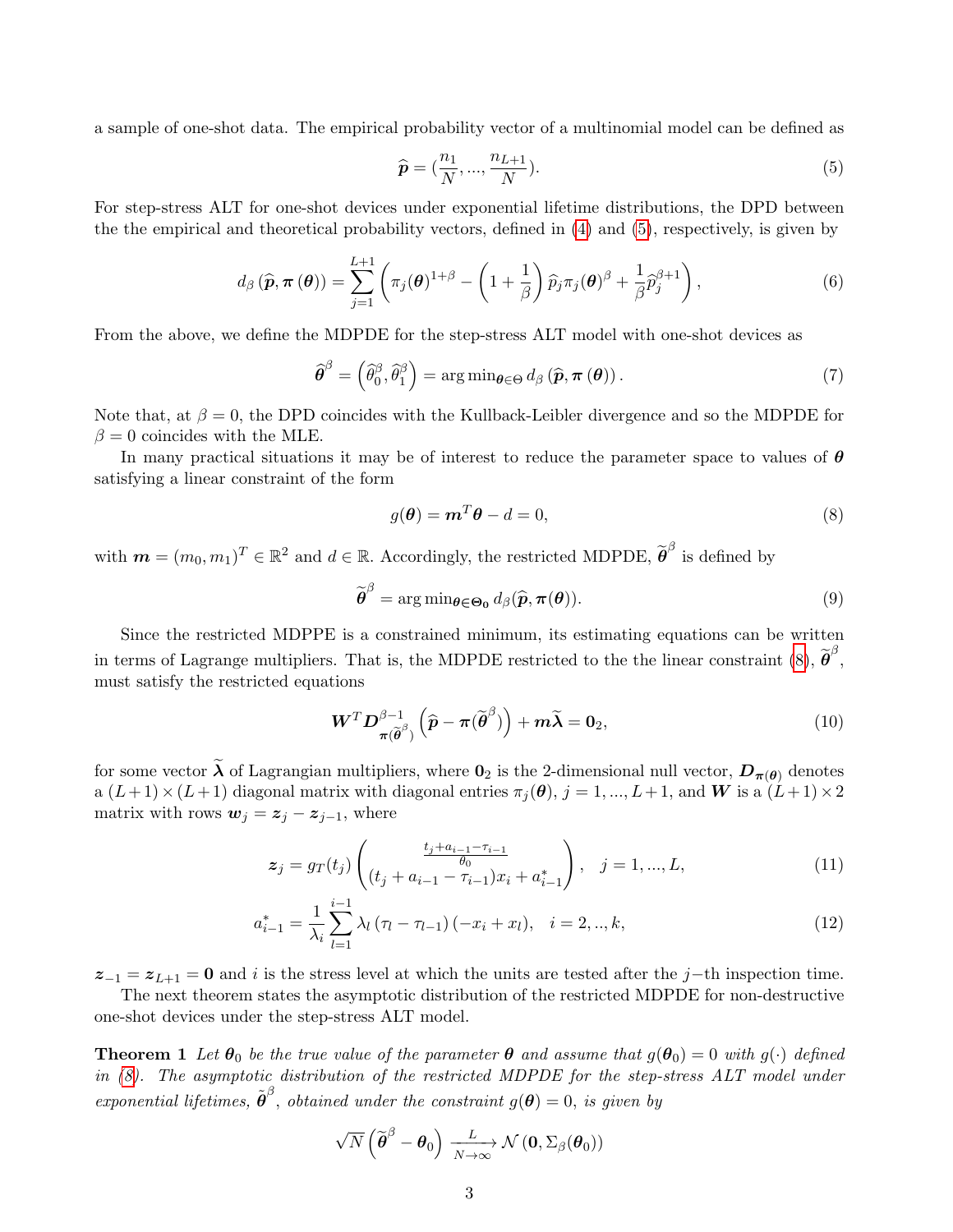where

<span id="page-3-1"></span>
$$
\Sigma_{\beta}(\boldsymbol{\theta}_{0}) = \boldsymbol{P}_{\beta}(\boldsymbol{\theta}_{0}) \boldsymbol{K}_{\beta}(\boldsymbol{\theta}_{0}) \boldsymbol{P}_{\beta}(\boldsymbol{\theta}_{0}),
$$
\n
$$
\boldsymbol{P}_{\beta}(\boldsymbol{\theta}_{0}) = \boldsymbol{J}_{\beta}(\boldsymbol{\theta}_{0})^{-1} - \boldsymbol{Q}_{\beta}(\boldsymbol{\theta}_{0}) \boldsymbol{m}^{T} \boldsymbol{J}_{\beta}(\boldsymbol{\theta}_{0})^{-1},
$$
\n
$$
\boldsymbol{Q}_{\beta}(\boldsymbol{\theta}_{0}) = \boldsymbol{J}_{\beta}(\boldsymbol{\theta}_{0})^{-1} \boldsymbol{m} (\boldsymbol{m}^{T} \boldsymbol{J}_{\beta}(\boldsymbol{\theta}_{0})^{-1} \boldsymbol{m})^{-1},
$$
\n(13)

with

<span id="page-3-0"></span>
$$
\boldsymbol{J}_{\beta}(\boldsymbol{\theta}_{0}) = \boldsymbol{W}^{T} D_{\boldsymbol{\pi}(\boldsymbol{\theta}_{0})}^{\beta-1} \boldsymbol{W}, \quad \boldsymbol{K}_{\beta}(\boldsymbol{\theta}_{0}) = \boldsymbol{W}^{T} \left( D_{\boldsymbol{\pi}(\boldsymbol{\theta}_{0})}^{2\beta-1} - \boldsymbol{\pi}(\boldsymbol{\theta}_{0})^{\beta} \boldsymbol{\pi}(\boldsymbol{\theta}_{0})^{\beta T} \right) \boldsymbol{W}, \quad (14)
$$

 $D_{\bm{\pi}(\bm{\theta_0})}$  denotes the diagonal matrix with entries  $\pi_j(\bm{\theta_0}),\,j=1,...,L+1,$  and  $\bm{\pi}(\bm{\theta_0})^{\beta}$  denotes the vector with components  $\pi_j(\boldsymbol{\theta}_0)^{\beta}$ .

The proof follows from Theorem 2 of Basu et al. (2018) and Result 3 of Balakrishnan et al. (2022).

# 3 Influence function of the restricted minimum density power divergence estimator

The robustness of an estimator is widely analyzed using the concept of Influence Function (IF), first introduced in Hampel et al. (1986). Intuitively, the IF describes the effect of an infinitesimal contamination of the model on the estimate. Therefore, IFs associated to locally robust estimators should be bounded. The IF of the MDPDE for the step-stress ALT model with non-destructive one-shot devices was established in Balakrishnan et al. (2022), and the boundedness of the function was discussing there, concluding that the IF of the MDPDE is always bounded for positive values of the tuning parameter. Here we derive the IF of the restricted MDPDE,  $\tilde{\boldsymbol{\theta}}^{\beta}$ , defined in Section [2.](#page-1-2) Observe that in this case the functional associated to the restricted estimator must also satisfied the subspace constraint. The statistical functional and influence function of the estimators under parametric restrictions have been rigorously studied in Ghosh (2015). Here, we study the IF of the restricted MDPDE when the subspace constraint has a linear form. We consider  $F_{\theta}$  and the G the assumed and real distribution functions with associated mass functions  $\pi(\theta)$  and  $g$ , respectively. We define  $\tilde{T}_{\beta}$  the functional associated to the restricted MDPDE,  $\tilde{\theta}^{\beta}$ , computed as the minimizer of the DPD given in [\(6\)](#page-2-2) between the mass functions  $\pi(\theta)$  and g subject to the linear constraint  $m^T\theta - d = 0$ .

For influence function analysis, one could derive the IF expression from the estimating equations of the restricted MDPDE in terms of Lagrange multipliers given in [\(10\)](#page-2-3). However, Ghosh (2015) proposed an alternative approach where the functional  $T_\beta$  associated to the restricted MDPDE is calculated as a solution of the estimating equations of the (unconstrained) MDPDE over the subspace Θ0. The existence of such solution is guaranteed by the Implicit Function Theorem. Hence, the IF of the restricted MDPDE at the contamination point  $n$  and the model distribution with true parameter value  $\theta_0$ ,  $F_{\theta_0}$ , must simultaneously verify the expression of the IF of the MDPDE stated in Balakrishnan et al. (2022),

$$
\text{IF}\left(\boldsymbol{n}, \widetilde{\boldsymbol{T}}_{\beta}, F_{\boldsymbol{\theta}_0}\right) = \boldsymbol{J}_{\beta}^{-1}(\boldsymbol{\theta}_0) \boldsymbol{W}^T \boldsymbol{D}_{\boldsymbol{\pi}(\boldsymbol{\theta}_0)}^{\beta-1} \left(-\boldsymbol{\pi}(\boldsymbol{\theta}_0) + \Delta_{\boldsymbol{n}}\right)
$$

and the subspace constraint  $\mathbf{m}^T \widetilde{\mathbf{T}}_{\beta} - d = 0$ . Differentiating on the previous subspace constraint, we have that

$$
\boldsymbol{m}^{T}\text{IF}\left(\boldsymbol{n},\widetilde{\boldsymbol{T}}_{\beta},F_{\boldsymbol{\theta}_{0}}\right)=0
$$

and therefore, combining both equations, we get

$$
\begin{pmatrix} \boldsymbol{J}_{\beta}(\boldsymbol{\theta}_0) \\ \boldsymbol{m}^T \end{pmatrix} \text{IF} \left( \boldsymbol{n}, \widetilde{\boldsymbol{T}}_{\beta}, F_{\boldsymbol{\theta}_0} \right) = \begin{pmatrix} \boldsymbol{W}^T \boldsymbol{D}_{\boldsymbol{\pi}(\boldsymbol{\theta}_0)}^{\beta-1} \left( -\boldsymbol{\pi}(\boldsymbol{\theta}_0) + \Delta_{\boldsymbol{n}} \right) \\ 0 \end{pmatrix}
$$

.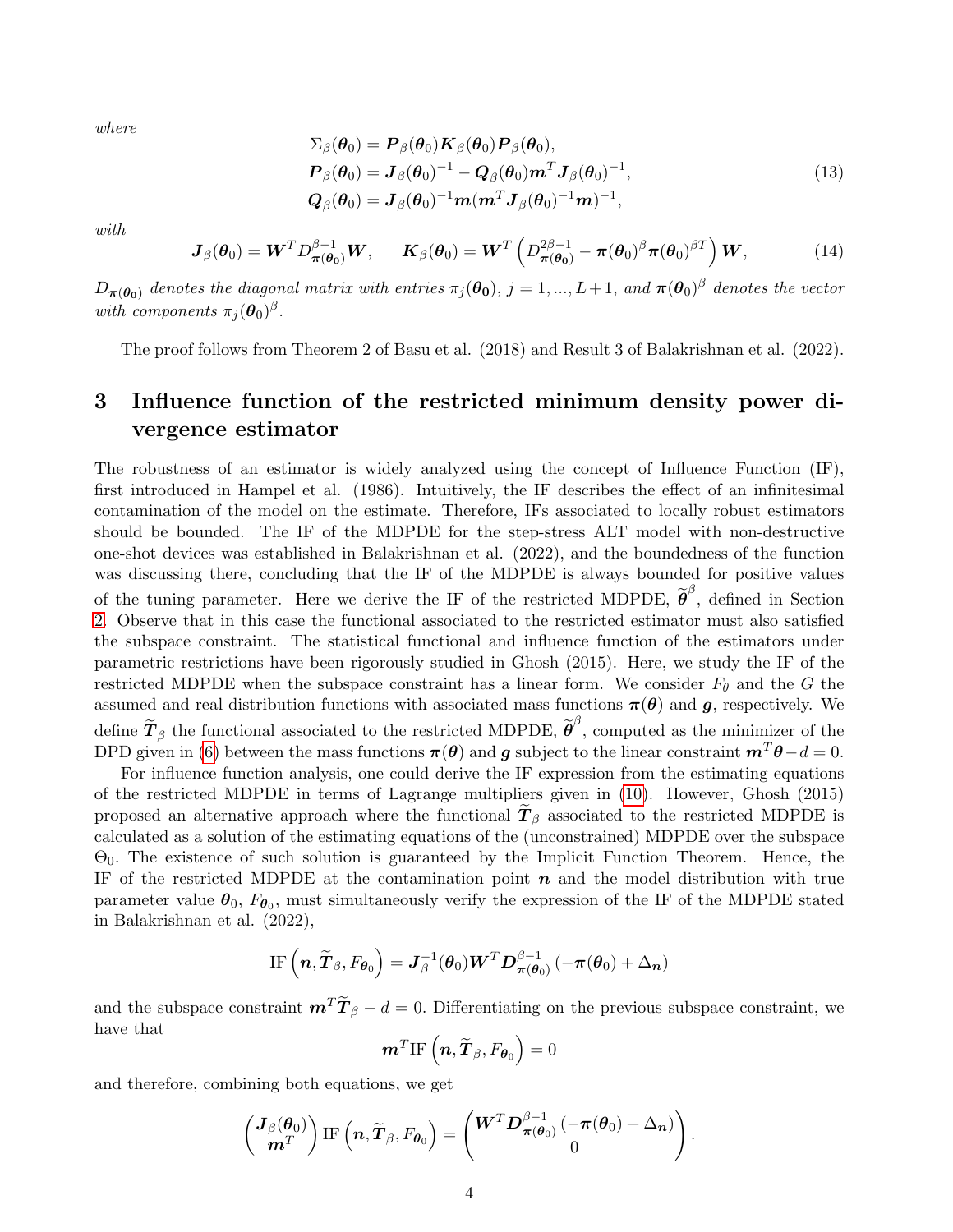Now, multiplying both terms by  $(\bm{J}_\beta(\bm{\theta})^T,\bm{m})$  and inverting in both sizes of the equation, the expression of the IF of the restricted MDPDE is given by

IF 
$$
(\boldsymbol{n}, \widetilde{\boldsymbol{T}}_{\beta}, F_{\boldsymbol{\theta}_0}) = (\boldsymbol{J}_{\beta}(\boldsymbol{\theta}_0)^T \boldsymbol{J}_{\beta}(\boldsymbol{\theta}_0) + \boldsymbol{m}\boldsymbol{m}^T)^{-1} \boldsymbol{J}_{\beta}(\boldsymbol{\theta}_0)^T \boldsymbol{W}^T \boldsymbol{D}_{\boldsymbol{\pi}(\boldsymbol{\theta}_0)}^{\beta-1} (-\boldsymbol{\pi}(\boldsymbol{\theta}_0) + \Delta_{\boldsymbol{n}}).
$$
 (15)

Since the matrix  $(\bm{J}_{\beta}(\bm{\theta}_0)^T \bm{J}_{\beta}(\bm{\theta}_0) + \bm{m}\bm{m}^T)^{-1} \bm{J}_{\beta}(\bm{\theta}_0)^T$  is typically assumed to be bounded, the robustness of the restricted MDPDE depends only on the boundedness of the IF of the (unrestricted) MDPDE. Therefore, restricted MDPDE are robust for all type of outliers when using positives values of β, whereas the restricted MLE (corresponding to  $\beta = 0$ ) lacks of robustness against stress level or inspection times contamination, i.e., bad leverage points.

## 4 Applications of the restricted MDPDE

An interesting application of the restricted MDPDE are robust testing procedures based on the DPD for testing linear null hypothesis of the form

<span id="page-4-0"></span>
$$
\mathbf{H}_0 : \mathbf{m}^T \boldsymbol{\theta} = d. \tag{16}
$$

with  $m \in \mathbb{R}^2$  and  $d \in \mathbb{R}$ . In this section, we develop two families of test statistics based on the DPD for testing [\(16\)](#page-4-0) for one-shot devices under the step-stress ALT model, namely Rao-type test statistics and DPD-based tests statistics. These two families were studied for general statistical models in Basu et al. (2018). Let consider  $\tilde{\boldsymbol{\theta}}^{\beta}$  the restricted MDPDE with restricted parameter space defined by the null hypothesis in [\(16\)](#page-4-0),

$$
\Theta_0 = \{\boldsymbol{\theta} | \ \boldsymbol{m}^T \boldsymbol{\theta} = d \}
$$

and recall  $\widehat{\boldsymbol{\theta}}^{\beta}$  denotes the MDPDE for  $\boldsymbol{\theta}$  computed in all parameter space.

#### 4.1 Rao-type tests statistics

Let us consider the score of the DPD loss function for the step-stress ALT model

<span id="page-4-1"></span>
$$
\boldsymbol{U}_{\beta,N}(\boldsymbol{\theta}) = \boldsymbol{W}^T \boldsymbol{D}_{\boldsymbol{\pi}(\boldsymbol{\theta})}^{\beta-1} (\widehat{\boldsymbol{p}} - \boldsymbol{\pi}(\boldsymbol{\theta})) \tag{17}
$$

where matrices W and  $D_{\pi(\theta)}$  are defined in Section [2.](#page-1-2) That is, the MDPDE verifies the estimating equations given by

<span id="page-4-3"></span>
$$
\boldsymbol{U}_{\beta,N}(\widehat{\boldsymbol{\theta}}^{\beta})=\boldsymbol{0}
$$

We define Rao-type test statistics for testing linear null hypothesis [\(16\)](#page-4-0) as

Definition 2 The Rao-type statistics, based on the restricted to the linear null hypothesis [\(16\)](#page-4-0) MD-PDE,  $\widetilde{\boldsymbol{\theta}}^{\beta}$ , for testing [\(16\)](#page-4-0) is given by

<span id="page-4-2"></span>
$$
\boldsymbol{R}_{\beta,N}(\widetilde{\boldsymbol{\theta}}^{\beta}) = N \boldsymbol{U}_{\beta,N}(\widetilde{\boldsymbol{\theta}}^{\beta})^T \boldsymbol{Q}_{\beta}(\widetilde{\boldsymbol{\theta}}^{\beta}) \left[ \boldsymbol{Q}_{\beta}(\widetilde{\boldsymbol{\theta}}^{\beta})^T \boldsymbol{K}_{\beta}(\widetilde{\boldsymbol{\theta}}^{\beta}) \boldsymbol{Q}_{\beta}(\widetilde{\boldsymbol{\theta}}^{\beta}) \right]^{-1} \boldsymbol{Q}_{\beta}(\widetilde{\boldsymbol{\theta}}^{\beta})^T \boldsymbol{U}_{\beta,N}(\widetilde{\boldsymbol{\theta}}^{\beta}), \qquad (18)
$$

where matrices  $\mathbf{K}_{\beta}(\theta)$ ,  $\mathbf{Q}_{\beta}(\theta)$  and  $\mathbf{U}_{\beta,N}(\theta)$ , is defined in [\(14\)](#page-3-0), [\(13\)](#page-3-1) and [\(17\)](#page-4-1), respectively.

Here, the matrix  $\mathbf{Q}_{\beta}(\theta)$  depends on the null hypothesis trough  $\bm{m}$ , and the term  $d$  is only used to obtain the restricted MDPDE. Moreover, if  $m = (0, 1)$  (simple null hypothesis) then the restricted estimate of  $\theta_1$  must be necessarily d.

Before presenting the asymptotic distribution of the Rao-type test statistics,  $\mathbf{R}_{\beta,N}(\tilde{\boldsymbol{\theta}}^{\beta})$ , we shall establish the asymptotic distribution of the score  $\boldsymbol{U}_{\beta,N}(\widetilde{\boldsymbol{\theta}}^{\beta}).$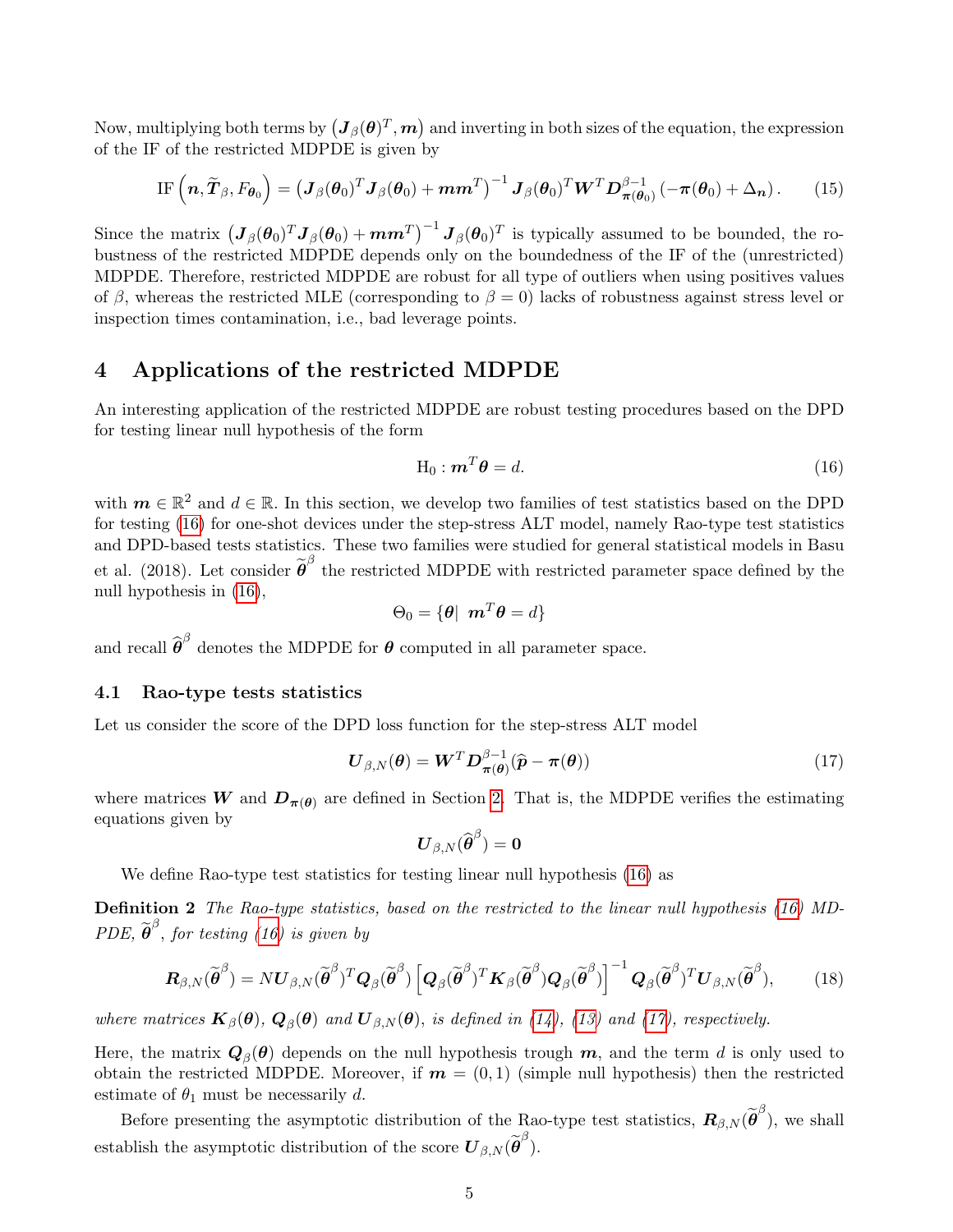**Theorem 3** The asymptotic distribution of the score  $\boldsymbol{U}_{\beta,N}(\widetilde{\boldsymbol{\theta}}^{\beta})$  for the step-stress ALT model under exponential lifetimes, is given by

$$
\sqrt{N}\boldsymbol{U}_{\beta,N}(\widetilde{\boldsymbol{\theta}}^{\beta})\xrightarrow[N\to\infty]{L}{\mathcal{N}\left(\boldsymbol{0},\boldsymbol{K}_{\beta}(\boldsymbol{\theta})\right)}
$$

where the variance-covariance matrix  $\mathbf{K}_{\beta}(\boldsymbol{\theta})$  is defined in [\(14\)](#page-3-0).

Proof. It is well known that

$$
\sqrt{N}(\widehat{\boldsymbol{p}}-\boldsymbol{\pi}(\boldsymbol{\theta}))\xrightarrow[N\to\infty]{L}\mathcal{N}\left(\boldsymbol{0},\boldsymbol{D}_{\boldsymbol{\pi}(\boldsymbol{\theta})}-\boldsymbol{\pi}(\boldsymbol{\theta})\boldsymbol{\pi}(\boldsymbol{\theta})^T\right).
$$

since  $\hat{p}$  is the MLE of the multinomial model, and  $D_{\pi(\theta)} - \pi(\theta)\pi(\theta)^T$  is the inverse of the Fisher information matrix of that model. Therefore, the score  $\sqrt{N}U_{\beta,N}(\theta)$  is asymptotically normal with mean vector

$$
\mathbb{E}\left[\boldsymbol{U}_{\beta,N}(\boldsymbol{\theta})\right] = \mathbb{E}\left[\boldsymbol{W}^T\boldsymbol{D}_{\boldsymbol{\pi}(\boldsymbol{\theta})}^{\beta-1}(\widehat{\boldsymbol{p}}-\boldsymbol{\pi}(\boldsymbol{\theta}))\right] = \boldsymbol{0}
$$

and variance-covariance matrix

$$
\begin{split} \text{Cov}\left[\boldsymbol{U}_{\beta,N}(\boldsymbol{\theta})\right] &= \boldsymbol{W}^T \boldsymbol{D}_{\boldsymbol{\pi}(\boldsymbol{\theta})}^{\beta-1} \text{Cov}\left[\widehat{\boldsymbol{p}}-\boldsymbol{\pi}(\boldsymbol{\theta})\right] \boldsymbol{D}_{\boldsymbol{\pi}(\boldsymbol{\theta})}^{\beta-1} \boldsymbol{W} \\ &= \boldsymbol{W}^T \boldsymbol{D}_{\boldsymbol{\pi}(\boldsymbol{\theta})}^{\beta-1} \left[\boldsymbol{D}_{\boldsymbol{\pi}(\boldsymbol{\theta})}-\boldsymbol{\pi}(\boldsymbol{\theta})\boldsymbol{\pi}(\boldsymbol{\theta})^T\right] \boldsymbol{D}_{\boldsymbol{\pi}(\boldsymbol{\theta})}^{\beta-1} \boldsymbol{W} \\ &= \boldsymbol{W}^T \left[\boldsymbol{D}_{\boldsymbol{\pi}(\boldsymbol{\theta})}^{2\beta-1} - \boldsymbol{D}_{\boldsymbol{\pi}(\boldsymbol{\theta})}^{\beta-1} \boldsymbol{\pi}(\boldsymbol{\theta}) \boldsymbol{\pi}(\boldsymbol{\theta})^T \boldsymbol{D}_{\boldsymbol{\pi}(\boldsymbol{\theta})}^{2\beta-1}\right] \boldsymbol{W} \\ &= \boldsymbol{W}^T \left[\boldsymbol{D}_{\boldsymbol{\pi}(\boldsymbol{\theta})}^{2\beta-1} - \boldsymbol{\pi}(\boldsymbol{\theta})^{\beta} \boldsymbol{\pi}(\boldsymbol{\theta})^{\beta T}\right] \boldsymbol{W} \\ &= \boldsymbol{K}_{\beta}(\boldsymbol{\theta}). \end{split}
$$

Now, the following results states the asymptotic distribution of the Rao-type test statistics

Theorem 4 The asymptotic distribution of the Rao-type test statistics defined in [\(18\)](#page-4-2) under the linear null hypothesis [\(16\)](#page-4-0) is a chi-square with 1 degree of freedom.

**Proof.** The MDPDE restricted to the null hypothesis  $(16)$ ,  $\tilde{\boldsymbol{\theta}}^{\beta}$ , is defined as the minimum of the DPD loss restricted to the condition  $\mathbf{m}^T \theta = d$ . Then, it satisfies the restricted equations

<span id="page-5-1"></span><span id="page-5-0"></span>
$$
\widetilde{\boldsymbol{U}}_{\beta,N}(\widetilde{\boldsymbol{\theta}}^{\beta}) + \boldsymbol{m}\widetilde{\boldsymbol{\lambda}} = \mathbf{0},\tag{19}
$$

for some vector  $\widetilde{\lambda}$  of Lagrangian multipliers. Then, we can write  $\bm{U}_{\beta,N}(\widetilde{\bm{\theta}}^{\beta}) = -m\widetilde{\lambda}$  and consequently

$$
\boldsymbol{U}_{\beta,N}(\widetilde{\boldsymbol{\theta}}^{\beta})^T\boldsymbol{Q}_{\beta}(\widetilde{\boldsymbol{\theta}}^{\beta})=-\widetilde{\boldsymbol{\lambda}}\boldsymbol{m}^T\boldsymbol{Q}_{\beta}(\widetilde{\boldsymbol{\theta}}^{\beta})=-\widetilde{\boldsymbol{\lambda}}
$$

where  $\mathbf{Q}_{\beta}(\tilde{\boldsymbol{\theta}}^{\beta})$  is defined in [\(13\)](#page-3-1). Further, the Rao-type test statistics defined in [\(18\)](#page-4-2) can be computed in terms of the vector of Lagrange multipliers as follows,

$$
\boldsymbol{R}_{\beta,N}(\boldsymbol{\theta}) = N\widetilde{\boldsymbol{\lambda}}^T \left[ \boldsymbol{Q}_{\beta}(\widetilde{\boldsymbol{\theta}}^{\beta})^T \boldsymbol{K}_{\beta}(\widetilde{\boldsymbol{\theta}}^{\beta}) \boldsymbol{Q}_{\beta}(\widetilde{\boldsymbol{\theta}}^{\beta}) \right]^{-1} \widetilde{\boldsymbol{\lambda}}.
$$

In order to obtain the asymptotic distribution of the Rao-type test statistics, we first derive the asymptotic distribution of the vector of Lagrangian multipliers  $\lambda$ . We consider the second order Taylor expansion series of the score function  $U_{\beta,N}(\theta)$  around the true parameter value  $\theta_0$ ,

$$
\boldsymbol{U}_{\beta,N}(\widetilde{\boldsymbol{\theta}}^\beta) = \boldsymbol{U}_{\beta,N}(\boldsymbol{\theta}_0) + \frac{\partial \boldsymbol{U}_{\beta,N}(\boldsymbol{\theta})}{\partial \boldsymbol{\theta}}\bigg|_{\boldsymbol{\theta}=\boldsymbol{\theta}_0}\left(\widetilde{\boldsymbol{\theta}}^\beta - \boldsymbol{\theta}_0\right) + o\left(||\widetilde{\boldsymbol{\theta}}^\beta - \boldsymbol{\theta}_0||^2\boldsymbol{1}_2\right).
$$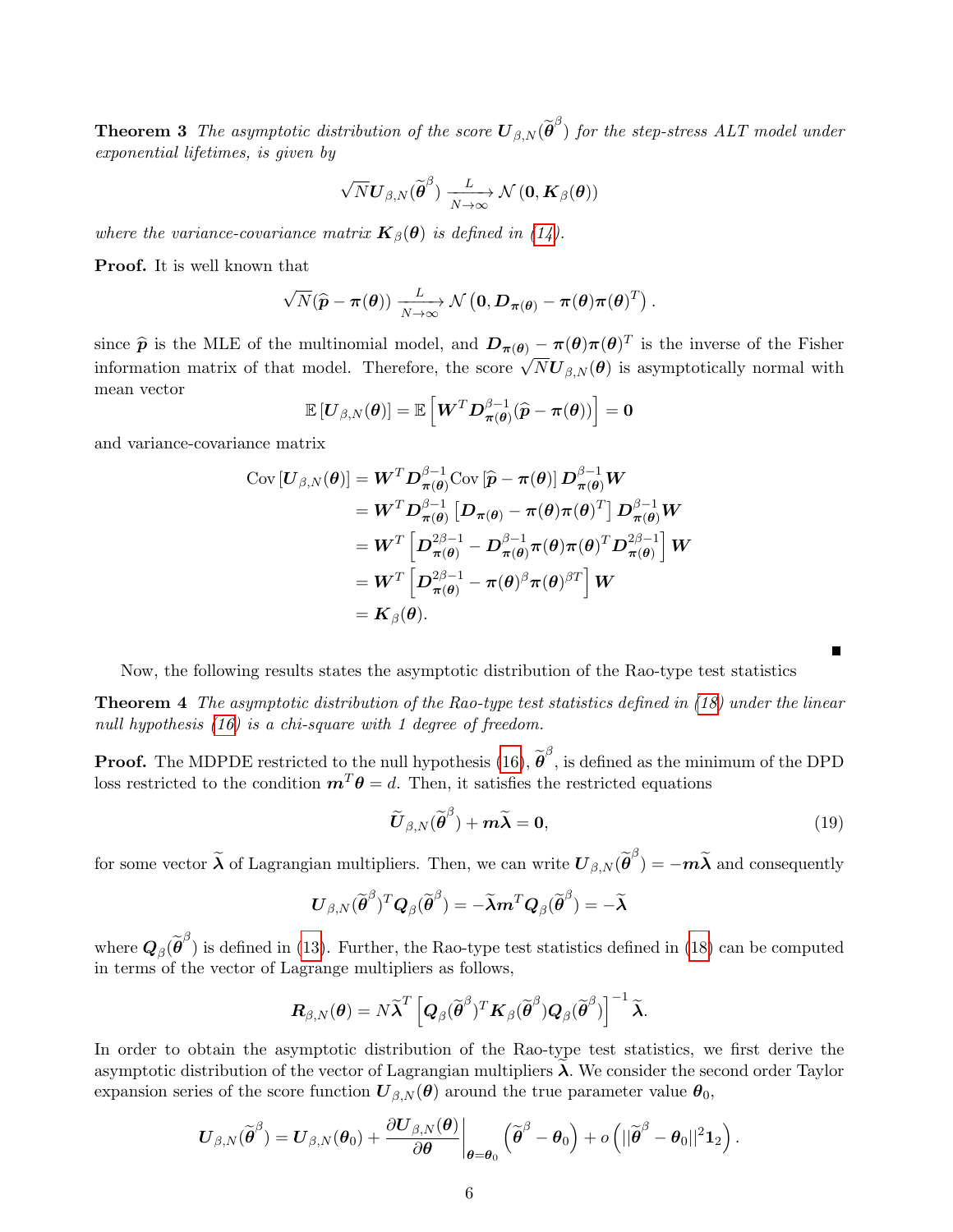On the other hand, since  $\hat{p} \xrightarrow[N \to \infty]{P} \pi(\theta_0)$ , it is not difficult to show that

$$
\left.\frac{\partial \boldsymbol{U}_{\beta,N}(\boldsymbol{\theta})}{\partial \boldsymbol{\theta}}\right|_{\boldsymbol{\theta}=\boldsymbol{\theta}_0} \xrightarrow[N\to\infty]{P} -\boldsymbol{J}_{\beta}(\boldsymbol{\theta}_0),
$$

where the matrix  $J_{\beta}(\theta)$  is defined in [\(14\)](#page-3-0). Therefore, we can approximate the score function at the restricted MDPDE by

$$
\boldsymbol{U}_{\beta,N}(\widetilde{\boldsymbol{\theta}}^\beta) = \boldsymbol{U}_{\beta,N}(\boldsymbol{\theta}_0) - \boldsymbol{J}_\beta\left(\boldsymbol{\theta}_0\right)\left(\widetilde{\boldsymbol{\theta}}^\beta - \boldsymbol{\theta}_0\right) + o\left(||\widetilde{\boldsymbol{\theta}}^\beta - \boldsymbol{\theta}_0||^2\boldsymbol{1}_2\right) + o\left(\boldsymbol{1}_2\right).
$$

Based on [\(19\)](#page-5-0), we have that

$$
\boldsymbol{U}_{\beta,N}(\boldsymbol{\theta}_0)-\boldsymbol{J}_{\beta}\left(\boldsymbol{\theta}_0\right)\left(\widetilde{\boldsymbol{\theta}}^{\beta}-\boldsymbol{\theta}_0\right)+m\widetilde{\boldsymbol{\lambda}}=o\left(1_2\right)
$$

so under the null hypothesis we can write,

$$
\boldsymbol{m}^T \widetilde{\boldsymbol{\theta}}^{\beta} - d = \boldsymbol{m}^T \left( \widetilde{\boldsymbol{\theta}}^{\beta} - \boldsymbol{\theta}_0 \right) = 0.
$$

Joining both equations, we get

$$
\begin{pmatrix} -\boldsymbol{J}_{\beta}(\boldsymbol{\theta}_0) & \boldsymbol{m} \\ \boldsymbol{m}^T & \boldsymbol{0} \end{pmatrix} \begin{pmatrix} \widetilde{\boldsymbol{\theta}}^{\beta} - \boldsymbol{\theta}_0 \\ \widetilde{\boldsymbol{\lambda}} \end{pmatrix} = \begin{pmatrix} -\boldsymbol{U}_{\beta,N}(\boldsymbol{\theta}_0) \\ 0 \end{pmatrix} + \begin{pmatrix} o(1_2) \\ 0 \end{pmatrix}
$$

and solving the previous equation, we have that

$$
\begin{pmatrix} \widetilde{\boldsymbol{\theta}}^{\beta} - \boldsymbol{\theta}_0 \\ \widetilde{\boldsymbol{\lambda}} \end{pmatrix} = \begin{pmatrix} -\boldsymbol{J}_{\beta}(\boldsymbol{\theta}_0) & \boldsymbol{m} \\ \boldsymbol{m}^T & \boldsymbol{0} \end{pmatrix}^{-1} \begin{pmatrix} -\boldsymbol{U}_{\beta,N}(\boldsymbol{\theta}_0) \\ \boldsymbol{0} \end{pmatrix} + \begin{pmatrix} o(1_2) \\ 0 \end{pmatrix}.
$$

Now, computing the inverse matrix

$$
\begin{pmatrix} -\boldsymbol{J}_{\beta}(\boldsymbol{\theta}_0) & \boldsymbol{m} \\ \boldsymbol{m}^T & \boldsymbol{0} \end{pmatrix}^{-1} = \begin{pmatrix} \boldsymbol{P}_{\beta}(\boldsymbol{\theta}_0) & \boldsymbol{Q}_{\beta}(\boldsymbol{\theta}_0) \\ \boldsymbol{Q}_{\beta}(\boldsymbol{\theta}_0)^T & \left( \boldsymbol{m}^T \boldsymbol{J}_{\beta}(\boldsymbol{\theta}_0)^{-1} \boldsymbol{m} \right)^{-1} \end{pmatrix}
$$

with  $P_{\beta}(\theta_0)$  and  $Q_{\beta}(\theta_0)$  defined in [\(13\)](#page-3-1). But from Theorem [3,](#page-4-3)

$$
\begin{pmatrix} \sqrt{N}\boldsymbol{U}_{\beta,N}(\boldsymbol{\theta}_0) \\ \boldsymbol{0} \end{pmatrix} \xrightarrow[N\to\infty]{L} \mathcal{N}\begin{pmatrix} \boldsymbol{0}_3, \begin{pmatrix} \boldsymbol{K}_{\beta}(\boldsymbol{\theta}_0) & \boldsymbol{0} \\ \boldsymbol{0}^T & 0 \end{pmatrix} \end{pmatrix}
$$

and hence,

$$
\begin{pmatrix}\sqrt{N}(\widetilde{\boldsymbol{\theta}}^{\beta}-\boldsymbol{\theta}_0)\\ \sqrt{N}\widetilde{\boldsymbol{\lambda}}\end{pmatrix} \xrightarrow[N\to\infty]{L} \mathcal{N}(\boldsymbol{0}_3,\boldsymbol{V}_{\beta}(\boldsymbol{\theta}_0))
$$

with

$$
\boldsymbol{V}_{\beta}(\boldsymbol{\theta}_0) = \begin{pmatrix} \boldsymbol{P}_{\beta}(\boldsymbol{\theta}_0) & \boldsymbol{Q}_{\beta}(\boldsymbol{\theta}_0) \\ \boldsymbol{Q}_{\beta}(\boldsymbol{\theta}_0)^T & \left(\boldsymbol{m}^T\boldsymbol{J}_{\beta}(\boldsymbol{\theta}_0)^{-1}\boldsymbol{m}\right)^{-1} \end{pmatrix} \begin{pmatrix} \boldsymbol{K}_{\beta}(\boldsymbol{\theta}_0) & \boldsymbol{0} \\ \boldsymbol{0}^T & 0 \end{pmatrix} \begin{pmatrix} \boldsymbol{P}_{\beta}(\boldsymbol{\theta}_0) & \boldsymbol{Q}_{\beta}(\boldsymbol{\theta}_0) \\ \boldsymbol{Q}_{\beta}(\boldsymbol{\theta}_0)^T & \left(\boldsymbol{m}^T\boldsymbol{J}_{\beta}(\boldsymbol{\theta}_0)^{-1}\boldsymbol{m}\right)^{-1} \end{pmatrix}.
$$

Thus, the asymptotic distribution of the vector of Lagrangian multipliers is given by

$$
\sqrt{N} \widetilde{\boldsymbol{\lambda}} \xrightarrow[N \to \infty]{L} \mathcal{N}\left(0, \boldsymbol{Q}_{\beta}(\boldsymbol{\theta}_0)^T \boldsymbol{K}_{\beta}(\boldsymbol{\theta}_0) \boldsymbol{Q}_{\beta}(\boldsymbol{\theta}_0)\right).
$$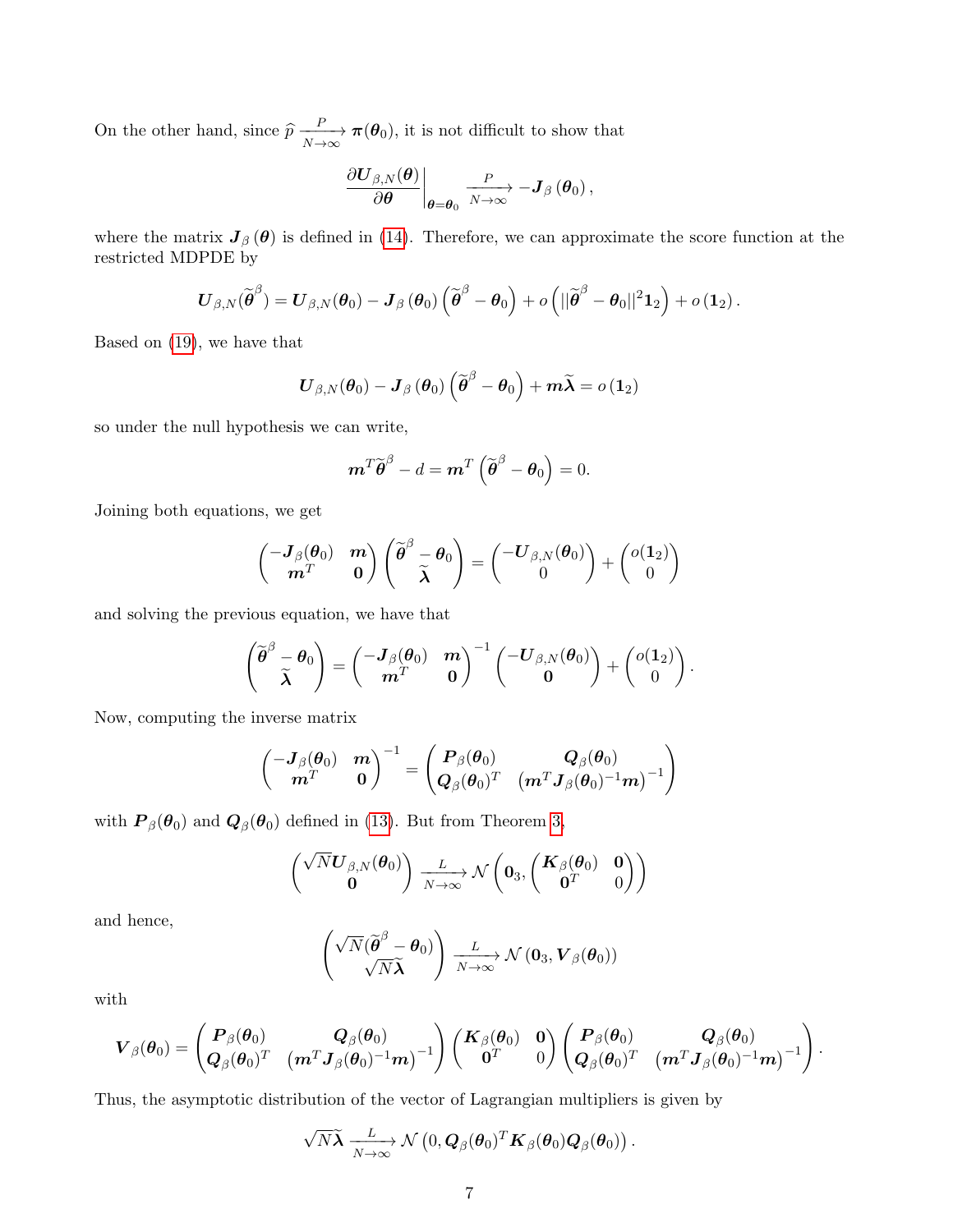Using the previous convergence and the consistency of the restricted MDPDE, it follows that the asymptotic distribution of the Rao-type test statistics,  $\mathbf{R}_{\beta,N}(\tilde{\boldsymbol{\theta}}^{\beta})$ , is a chi-square distribution with 1 degree of freedom.

Based on Theorem [4,](#page-5-1) for any  $\beta \geq 0$  and  $m \in \mathbb{R}^2$ , the critical region with significance level  $\alpha$  for the hypothesis test with null hypothesis [\(16\)](#page-4-0) is given by

$$
\mathcal{R}_{\alpha} = \{(n_1, \ldots, n_{L+1}) \text{ s.t. } \mathbf{R}_{\beta, N}(\boldsymbol{\theta}) > \chi^2_{1, \alpha}\}\
$$
\n(20)

where  $\chi^2_{1,\alpha}$  denotes the lower  $\alpha$ -quantile of a chi-square with 1 degree of freedom.

**Remark 5** We could extent the scope to more general linear null hypothesis,

$$
\text{H}_0: \boldsymbol{M}^T \boldsymbol{\theta} = \boldsymbol{d},
$$

with M a 2 × 2 matrix of range 2 and  $d \in \mathbb{R}^2$ . However, in this case the restricted MDPDE is explicitly determinate by the constraint  $M^T\theta = d$ . Consequently, the Rao-type test statistics is completely defined by the null hypothesis and it is independent of the value of  $\beta$ . In particular, if we define M to be the identity matrix, we get the simple null hypothesis

$$
H_0: (\theta_0, \theta_1) = (d_0, d_1),
$$

and the associated Rao-type test is given by

$$
\boldsymbol{R}^*_{\beta,N}(\boldsymbol{d})=N\boldsymbol{U}_{\beta,N}(\boldsymbol{d})^T\boldsymbol{K}_{\beta}(\boldsymbol{d})^{-1}\boldsymbol{U}_{\beta,N}(\boldsymbol{d}),
$$

since  $\mathbf{Q}_{\beta}(\boldsymbol{d})$  is the identity matrix. Following similar steps than in Theorem [4,](#page-5-1) it is not difficult to establish that

$$
\mathbf{R}_{\beta,N}^*(\mathbf{d}) \xrightarrow[N \to \infty]{L} \chi_2^2.
$$

Thus, for any  $\beta \geq 0$ , the critical region with significance level  $\alpha$  for the hypothesis test with simple null hypothesis is given by

$$
\mathcal{R}_{\alpha} = \{ (n_1, ..., n_{L+1}) \text{ s.t. } \mathbf{R}^*_{\beta, N}(\mathbf{d}) > \chi_{2,\alpha} \},
$$

where  $\chi_{2,\alpha}$  denotes the lower  $\alpha$ -quantile of a chi-square with 2 degree of freedom.

#### 4.2 DPD-based statistics

We develop a class of test statistics based on the DPD between the model evaluated under the null hypothesis and under the whole parameter space, respectively. Let  $\pi(\hat{\theta}^{\beta})$  and  $\pi(\tilde{\theta}^{\beta})$  denote the probability vector of the multinomial model estimated in the whole parameter space and the restricted parameter space, respectively. The DPD for  $\tau > 0$  between these two mass function is given by

<span id="page-7-0"></span>
$$
d_{\tau}(\widehat{\boldsymbol{\theta}}^{\beta}, \widetilde{\boldsymbol{\theta}}^{\beta}) = d_{\tau}(\boldsymbol{\pi}(\widehat{\boldsymbol{\theta}}^{\beta}), \boldsymbol{\pi}(\widetilde{\boldsymbol{\theta}}^{\beta})) = \sum_{i=1}^{L+1} \left( \pi_j(\widehat{\boldsymbol{\theta}}^{\beta})^{1+\tau} + \left( 1 + \frac{1}{\tau} \right) \pi_j(\widehat{\boldsymbol{\theta}}^{\beta}) \pi_j(\widetilde{\boldsymbol{\theta}}^{\beta})^{\tau} + \frac{1}{\tau} \pi_j(\widetilde{\boldsymbol{\theta}}^{\beta})^{\tau+1} \right). \tag{21}
$$

Note that here we should deal with two different tuning parameters controlling the trade-off between robustness and efficiency in the estimation  $(\beta)$  and in the DPD between the estimated mass functions (τ). Many authors choose  $\tau = \beta$  for the seek of simplicity. If the true parameter  $\theta_0$  verifies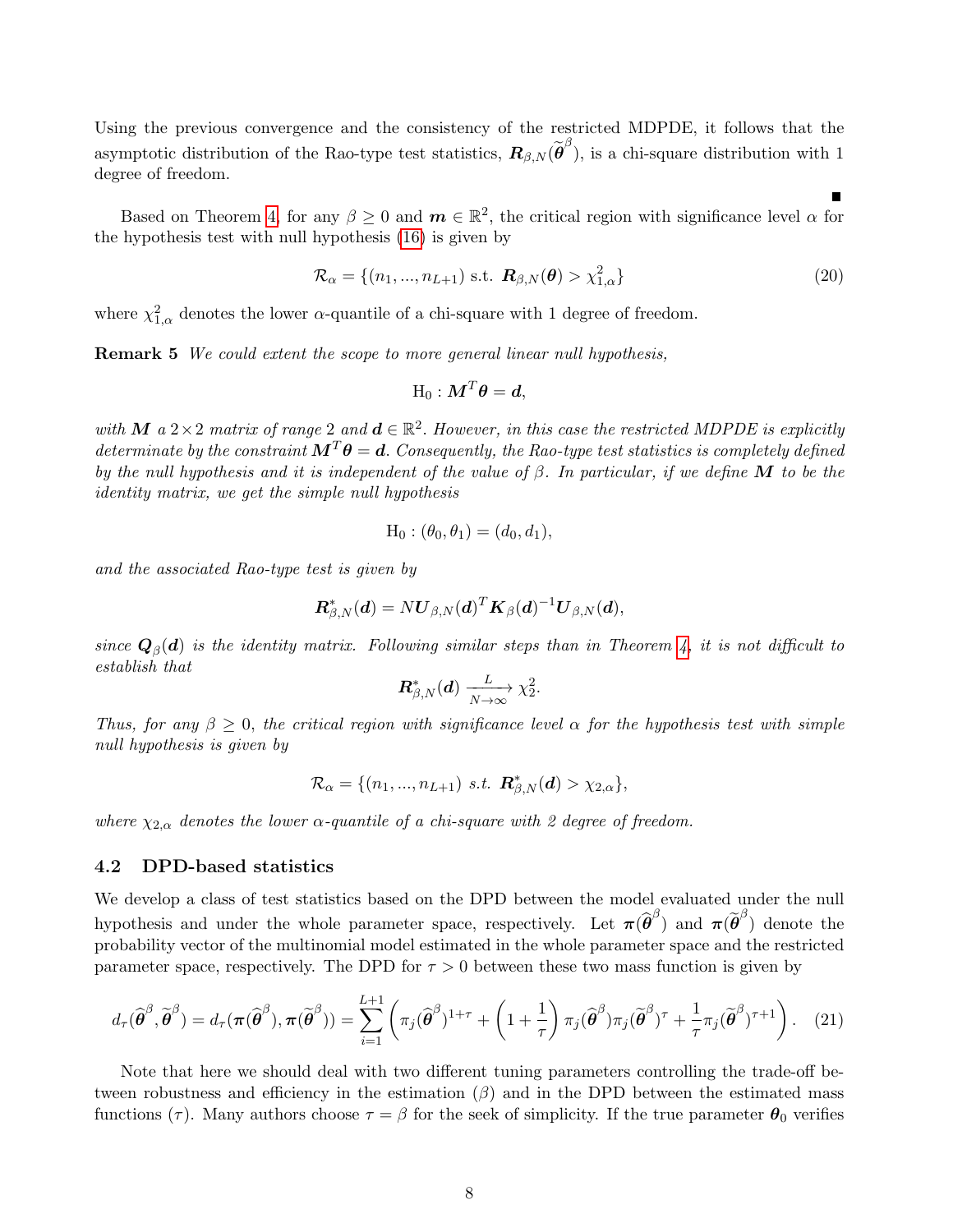the null hypothesis, then the distance in [\(21\)](#page-7-0) must near zero. Then, the reject region for the test with null hypothesis [\(16\)](#page-4-0) is given by

$$
RC = \{(n_1, ..., n_{L+1})s.t. d_{\tau}(\widehat{\boldsymbol{\theta}}^{\beta}, \widetilde{\boldsymbol{\theta}}^{\beta}) > k\}
$$

with k a constant computed such that the test has size  $\alpha$ . The exact distribution of the test statistic  $d_{\tau}(\hat{\boldsymbol{\theta}}^{\beta}, \tilde{\boldsymbol{\theta}}^{\beta})$  is not easy to get, but using similar arguments as in Jaenada et al. (2022) is it not difficult to establish that

$$
T_{\tau}(\widehat{\boldsymbol{\theta}}^{\beta}, \widetilde{\boldsymbol{\theta}}^{\beta}) = 2n d_{\tau}(\widehat{\boldsymbol{\theta}}^{\beta}, \widetilde{\boldsymbol{\theta}}^{\beta})
$$

is asymptotically distributed, under the null hypothesis, as a linear combination of chi-squared random variables with a degree of freedom. Furthermore, asymptotic results under some particular kind of alternative hypothesis, such as contiguous alternative hypothesis, may be also of interest.

### 5 Simulation study

We empirically analyze the performance of the restricted MDPDEs for one-shot devices data under the step-stress model with exponential lifetime distributions,  $\tilde{\boldsymbol{\theta}}^{\beta}$ . Further, we evaluate their robustness properties under different scenarios of contamination.

For the multinomial model, we should consider "outlying cells" rather than "outlying devices". Then, we introduce contamination by increasing (or decreasing) the probability of failure in [\(4\)](#page-1-1) for (at least) one interval (i.e., one cell). The probability of failure is switched in such contaminated cells as

<span id="page-8-0"></span>
$$
\tilde{\pi}_j(\boldsymbol{\theta}) = G_{\boldsymbol{\theta}}(IT_j) - G_{\tilde{\boldsymbol{\theta}}}(IT_{j-1})
$$
\n(22)

for some  $j = 2, ..., L$ , where  $\tilde{\boldsymbol{\theta}} = (\tilde{\theta}_0, \tilde{\theta}_1)$  is a contaminated parameter with  $\tilde{\theta}_0 \leq \theta_0$  and  $\tilde{\theta}_1 \leq \theta_1$ . The resulting probability vector must normalized after introducing contamination.

Let us consider a 2-step stress ALT experiment with  $L = 11$  inspection times and a total of  $N = 180$  one-shot devices. The devices are tested at two stress levels,  $x_1 = 35$  and  $x_2 = 45$ . The first stress level is maintained from the beginning of the experiment until  $\tau_1 = 25$ , and the experiment ends at  $\tau_2$  = 70. During the experiment, devices inspection is performed at a grid of inspection times, containing the times of stress change,  $IT = (10, 15, 20, 25, 30, 35, 40, 45, 50, 60, 70)$ . At each inspection time, all surviving units under test are examined. We set the true value of the parameter  $\theta_0 = (0.003, 0.03)$ , and then generate data from the corresponding multinomial model described in Section [2.](#page-1-2) Additionally, we contaminate the described model by increasing the probability of failure in the third interval following [\(22\)](#page-8-0), with  $\theta = (\varepsilon \theta_0, \theta_1)$  for the first scenario of contamination and  $\theta = (\theta_0, \varepsilon \theta_1)$  for the second scenario of contamination. Note that in both scenarios, the mean lifetime is decreased for the outlying cell. Further, we consider the linearly restricted parameter space of the form

$$
\Theta_0 = \{ \theta \in \Theta \mid \theta_1 = d \}
$$

with  $d \in \mathbb{R}$ . We evaluate the performance of the restricted estimators when the true parameter verifies the subspace constraints as well as when  $\theta_0$  does not belong to the restricted subspace  $\Theta_0$ . For the first scenario  $(\theta_0 \in \Theta_0)$  we set  $d = 0.03$  and for the second one  $(\theta_0 \notin \Theta_0)$  we set  $d = 0.027$ . Note that, in the second case, the true parameter is close to the restricted space.

Figure [1](#page-9-0) shows the mean squared error (MSE) of the restricted MDPDE when the true parameter value satisfies the subspace restrictions over  $R = 10.000$  repetitions, for the two scenarios of contamination and different values of  $\beta$ . Larger values of the tuning parameter produces more robust estimates, although less efficient. From this empirical results, moderately large values of the tuning parameter  $\beta$  over 0.4 could produce the best trade-off between efficiency and robustness. Similarly,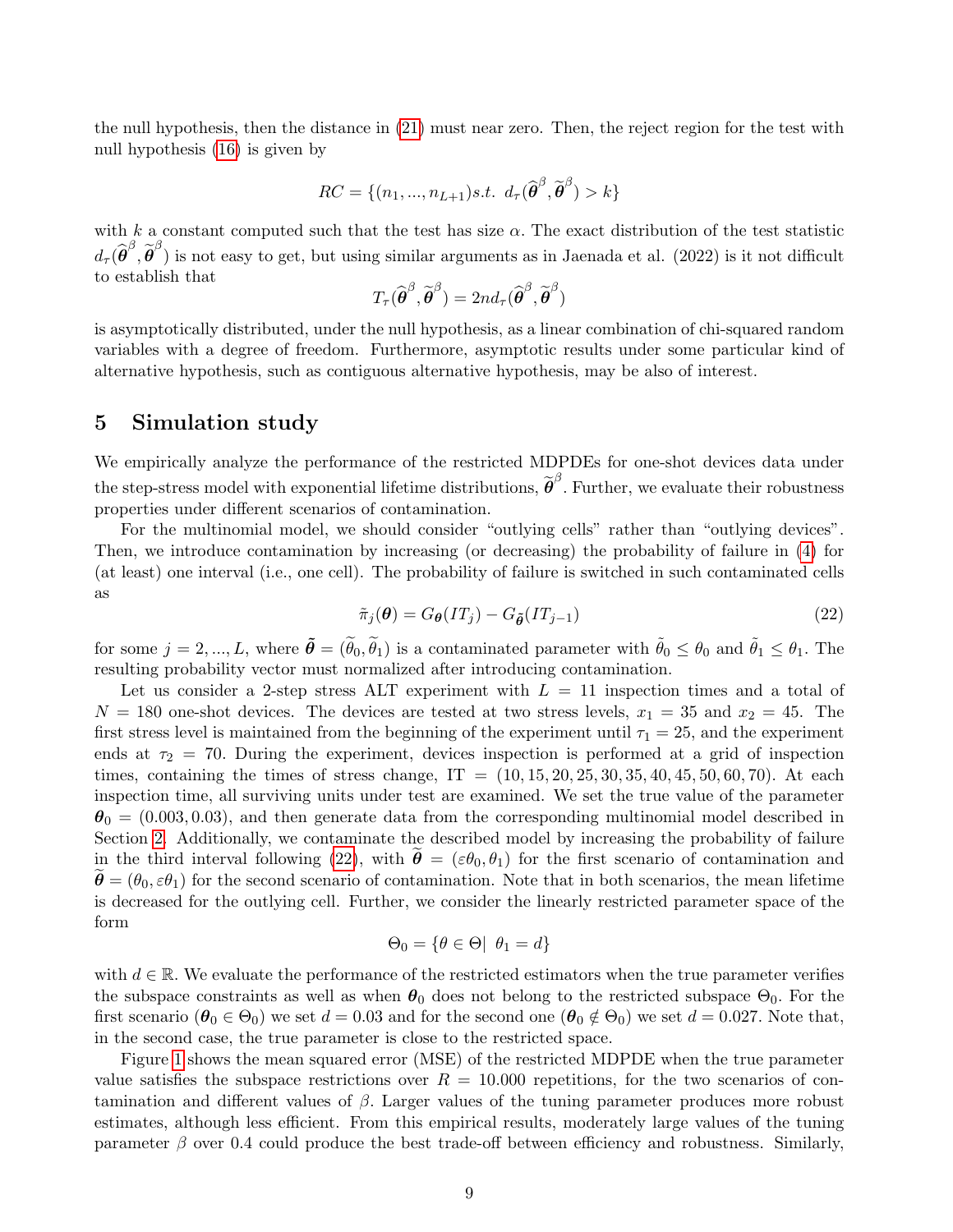Figure [2](#page-10-0) shows the MSE of the restricted MDPDE for similar scenarios, when the true parameter value does not belong to the restricted parameter space. Similar conclusions are drawn, but the MSE on the estimation increases considerably in this context.

<span id="page-9-0"></span>

Figure 1: MSE of the restricted MDPDE when the true parameter belongs to the restricted space over  $R = 10.000$  repetitions

Finally, we examine the performance of the Rao-type test statistics against the sample size N in three contamination scenarios (Figure [3\)](#page-11-0), in the absence of contamination (top),  $\theta_0$ -contaminated third cell with a 40% reduction of the parameter (middle) and  $\theta_1$ -contaminated third cell with a 40% reduction of the parameter (bottom). Again, we found a similar performance of the Rao-type test statistics based on the restricted MDPDE with different values of the tuning parameter  $\beta$ , whereas positives values of  $\beta$  produce more robust statistics when introducing contamination in either of the model parameters,  $\theta_0$  and  $\theta_1$ . Moreover, the lack of robustness of the Rao-type test statistics based on the restricted MLE is highlighted with large sample sizes, in both empirical level and power.

### 6 Conclusions

In this paper with have developed the restricted minimum MDPDE for one-shot devices data tested under step-stress ALTs. We have derived its asymptotic distribution and analyzed its robustness properties through its IF. Further, we have defined two families of robust testing procedures based on the restricted DPD estimators, Rao-type test statistics and DPD-based statistics, and we have established the asymptotic distribution for the first one. Finally, all properties stated theoretically have been illustrated empirically through simulation, showing the certain advantage in terms of robustness of DPD-based inference methods.

The robustness of the the two proposed families of tests statistics would be interesting to study theoretically through their IF analysis, and furthermore, empirical performance comparison of these two families, together with well-known Wald-type test statistics based on the DPD for one-shot devices tested under step-stress ALT model, will be interesting to be examined in future researches.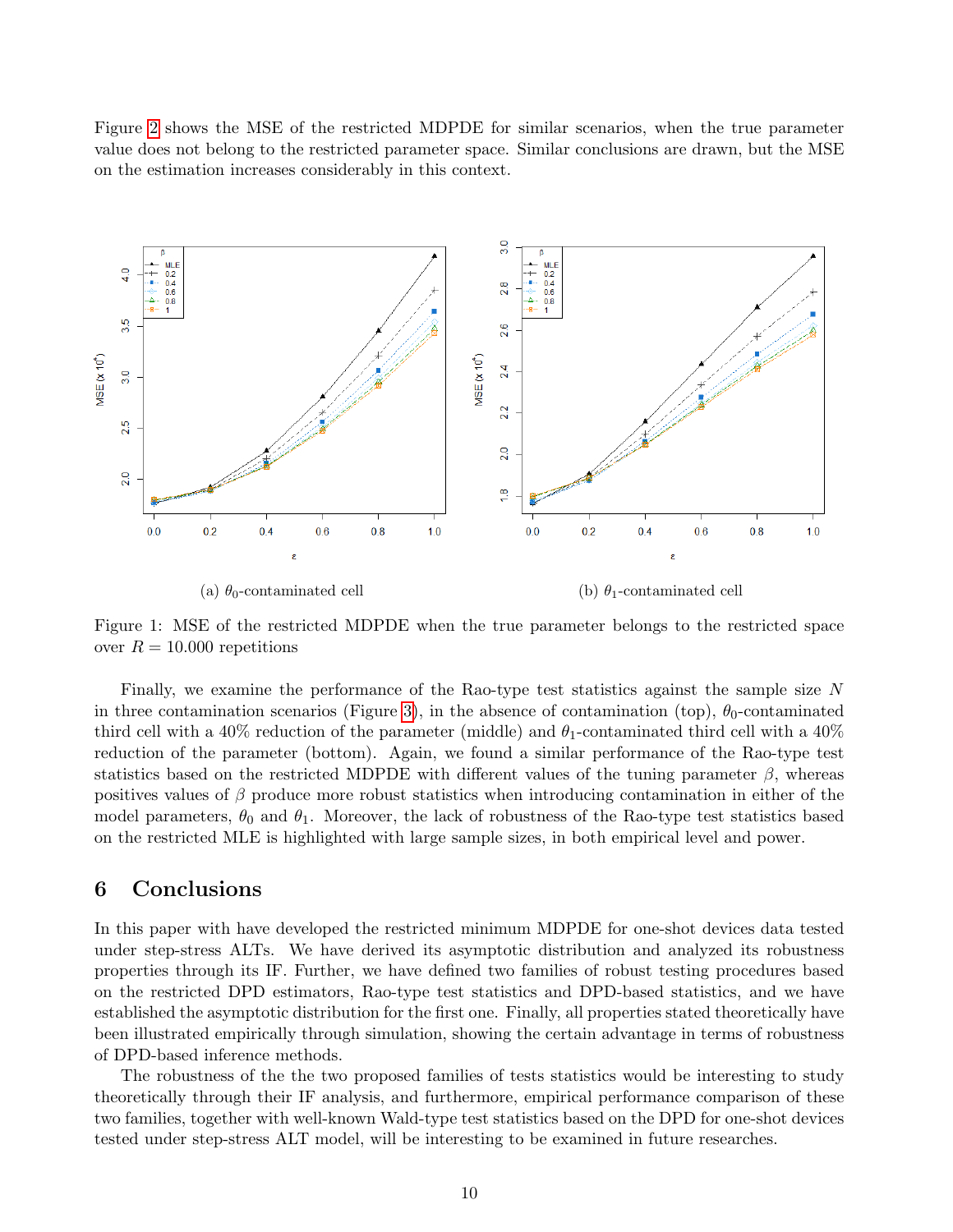<span id="page-10-0"></span>

Figure 2: MSE of the restricted MDPDE when the true parameter does not belong to the restricted space over  $R = 10.000$  repetitions

# References

- [1] Balakrishnan, N., Castilla, E., Jaenada M. and Pardo, L. (2022). Robust inference for nondestructive one-shot devicetesting under step-stress model with exponential lifetimes
- [2] Basu, A., Harris, I. R., Hjort, N. L., and Jones, M. C. (1998). Robust and efficient estimation by minimising a density power divergence. Biometrika, 85(3), 549-559.
- [3] Basu, A. , Mandal, A., Martin, N. and Pardo, L. (2018). Testing Composite Hypothesis Based on the Density Power Divergence Sankhya B: The Indian Journal of Statistics, 80(2), 222-262.
- [4] Ghosh, A. (2015). Influence function analysis of the restricted minimum divergence estimators: A general form. Electronic Journal of Statistics, 9, 1017-1040.
- [5] Hampel, F.R., Ronchetti, E., Rousseauw, P.J., and Stahel, W. (1986). Robust Statistics: The Approach Based on Influence Functions John Wiley & Sons.
- [6] Jaenada, M., Miranda, P. and Pardo, L. (2022). Robust test statistics based on Restricted minimum Rényi's pseudodistance estimators. Entropy,  $24(5)$ , 616.